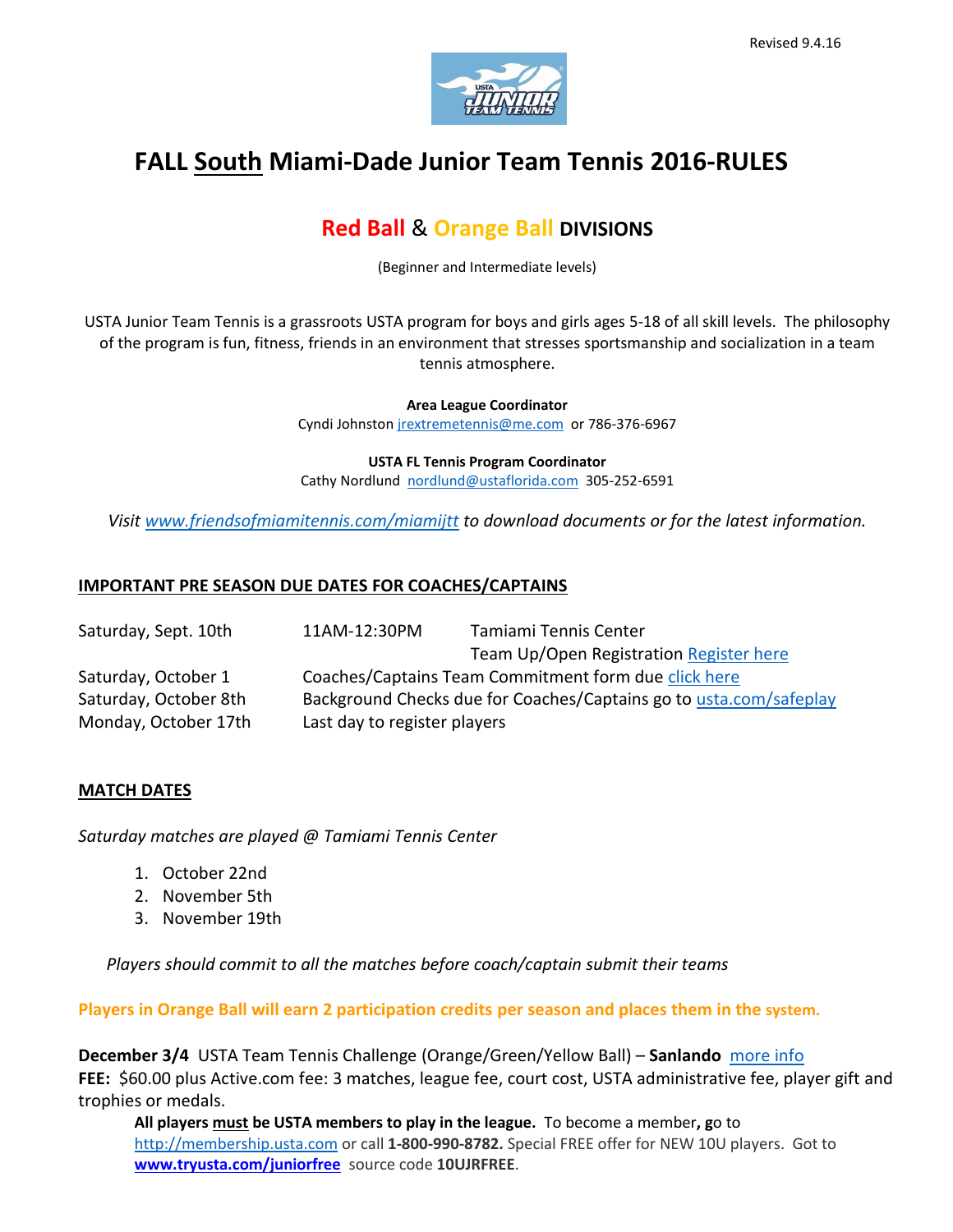#### **RED BALL DIVISION**

6 Singles

Must use a racquet 23 inches or under

**SCORING:** 7 points in a game. First team to reach 7 points wins the game. Best 2 of 3 games. Individual match winner (game) is determined by total games won. The winner of the team match will be decided by total games won in all matches combined.

**COURTS, TENNIS BALL, SERVING**: Red felt tennis ball used. Total of six 30 minute matches. The first player serves 1, then each player serves 2 as in a tiebreak. Players can drop serve, with or without a bounce, or serve overhead. The serve must go cross court land in the opposite service box to be good.

#### **ORANGE BALL DIVISION**

3 singles and 1 doubles Minimum of 4 or more players (we recommend 5 players or more)

#### **Orange Ball racquet size:** no larger than 25"

**SCORING:** Best two out of three short sets. Start games at 0-0. First team to reach 4 games will win set. No ad scoring and a 5 pt. tiebreaker will be played if each team wins one set. The tiebreak will decide the match.

**\_\_\_\_\_\_\_\_\_\_\_\_\_\_\_\_\_\_\_\_\_\_\_\_\_\_\_\_\_\_\_\_\_\_\_\_\_\_\_\_\_\_\_\_\_\_\_\_\_\_\_\_\_\_\_\_\_\_\_\_\_\_\_\_\_\_\_\_\_\_\_\_\_\_\_\_\_\_\_\_\_\_\_\_\_\_\_**

### **GENERAL FORMAT & ORDER OF PLAY FOR RED and ORANGE**

**Questions about matches:** Any parent questions should be answered by the Team Captain and not Cyndi. If the team captain cannot answer that questions the Captain must FIRST refer to this document for the answer before calling Cyndi.

**RESCHEDULES:** There is no rescheduling allowed, except for weather related issues. If the match has to be postponed due to weather, the coaches are responsible to agree on a date and time and notify Cyndi within 48 hrs of original match

**PROCEDURES PRIOR TO A MATCH** Away coach/captain must confirm with the home coach 72 hours prior to the match to confirm the match and to confirm that the visiting team has the minimum (3) required number of players.

**LINE UP:** Lines up should be exchanged before the start of the match via email or text. If team brings extra players we always encourage you to have the kids fun matches. These matches would not count. Lineups cannot be changed after match begins.

**TENNIS BALLS:** Home team will be responsible to bring the Tennis Balls.